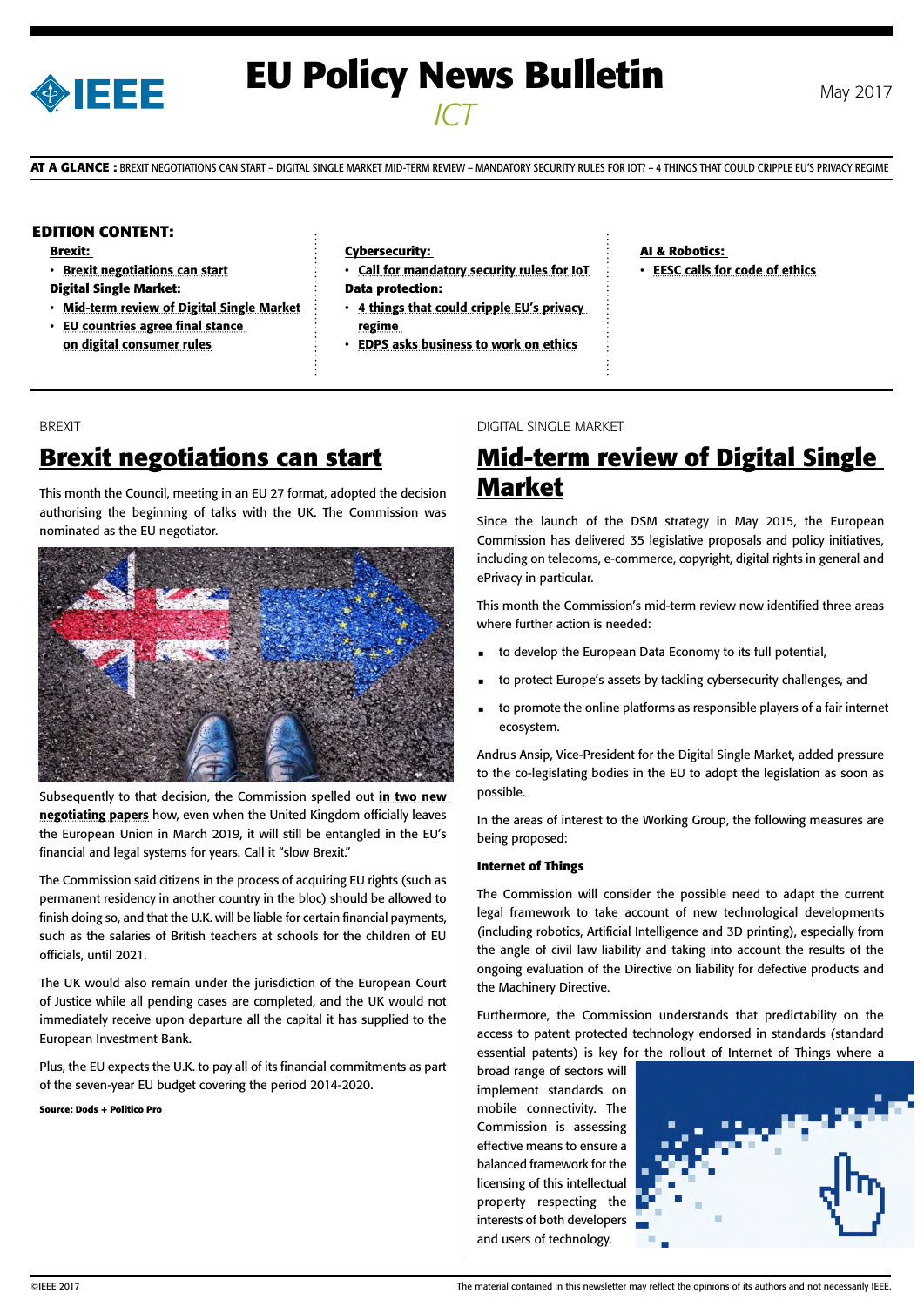### <span id="page-1-0"></span>**Cybersecurity**

The Commission finds that, with the threat landscape so significantly changed since 2013, the EU Cybersecurity Strategy needs to be reviewed. An evaluation is currently ongoing to assess its effectiveness and to identify gaps in EU action. This will feed into an integrated review.

### By September 2017, the Commission will also:

- review the mandate of ENISA to define its role in the changed cybersecurity ecosystem, including aligning it to the requirements of the NIS Directive, based on the recent public consultation and results of the ongoing evaluation;
- develop measures on cyber security standards, certification and labelling, to make ICT-based systems, including connected objects, more cybersecure.

### **Artificial Intelligence**

The Commission is not envisaging to launch or review any direct legislation in this area, but merely refers to its intention to provide funding for AI. Over the next 3 years, the Horizon 2020 funding instrument will foresee an additional EUR 300 million for activities related to digital innovation hubs, which are essential to support local start-ups and innovation. A continued investment of close to EUR 3.2 billion in key technologies including nanoelectronics, photonics, robotics, 5G, high performance computing, big data, cloud computing, and artificial intelligence and their integration along the value chains with pilot lines, testbeds, is also planned.

#### **Spectrum**

With regards to spectrum, the Commission calls on the Member States to have a "*coordinated approach to spectrum policy*". Member States must take coordinated action to make the 700 MHz band available for wireless broadband use. The Commission also noted that the Electronic Communications Code, which is currently being discussed in Parliament and Council, must be "*adopted swiftly*".

**Source: European Commission**

## **EU countries agree final stance on digital consumer rules**

Digital consumers are entitled to have some non-personal data returned to them if they end a contract with a mobile application or digital service provider, according to a [general approach from EU member countries](http://g8fip1kplyr33r3krz5b97d1.wpengine.netdna-cdn.com/wp-content/uploads/2017/06/digital-content-final-council-position.pdf).

The Council worked for close to a year-and-a-half on the compromise on digital consumer rules for mobile applications and software. The rules clarify consumers' rights when they pay for digital products with their personal data instead of cash.

In the position, EU member countries clarify that customers buying digital services, like cloud applications and data storage, should also be protected under the new rules.

Physical goods with embedded digital content, like children's dolls connected and operating through Wi-Fi, will not be included in the scope of the rules, the Council said. That contradicts a working compromise being discussed in the European Parliament.

In terms of next steps, the text must be signed off by national ministers at the Justice and Home Affairs Council on June 8 and 9.

#### **Source: Politico Pro**

## **CYBERSECURITY**

## **Call for mandatory security rules for IoT**

The EU's cyber agency ENISA and a group of tech companies released a [joint position](https://www.enisa.europa.eu/publications/enisa-position-papers-and-opinions/infineon-nxp-st-enisa-position-on-cybersecurity) urging the Commission to develop "*mandatory staged requirements for security and privacy in the Internet of Things.*"

The European Network and Information Security Agency (ENISA) said an EU "*trust label*" for companies that sell devices that are connected to the internet will help prevent attacks like the denial-of-service attack that took down many internet services in North America and Europe in October 2016.



Companies supporting the position include semiconductor companies Infineon, NXP and STMicroelectronics. The position was agreed upon in December but only published this month.

Tech companies would also be liable should their products be hacked something ENISA supports but the industry itself is wary about.

The tech lobby DigitalEurope, which represents Google, Microsoft and other tech giants, in March said that mandatory certification schemes will hurt the sector, including smaller businesses.

The Commission has supported initiatives from within the industry, like mobile industry association GSMA's voluntary standards and the IoT Security Foundation for companies to discuss issues but is considering adding mandatory requirements for IoT devices in a new proposal later this year.

### **Source: Politico Pro**

DATA PROTECTION

## **4 things that could cripple EU's privacy regime**



In one year's time all companies and national authorities will have to abide by the EU's strict new privacy law, the General Data Protection Regulation (GDPR).

Businesses, regulators and lawmakers are racing to put national

rules and corporate regulations in place to make the EU law effective. That means it's uncertain whether the EU's grand plan of an overarching privacy regime will ever become reality.

Here are four things that could get in the way of the EU's dream of tight privacy protections: